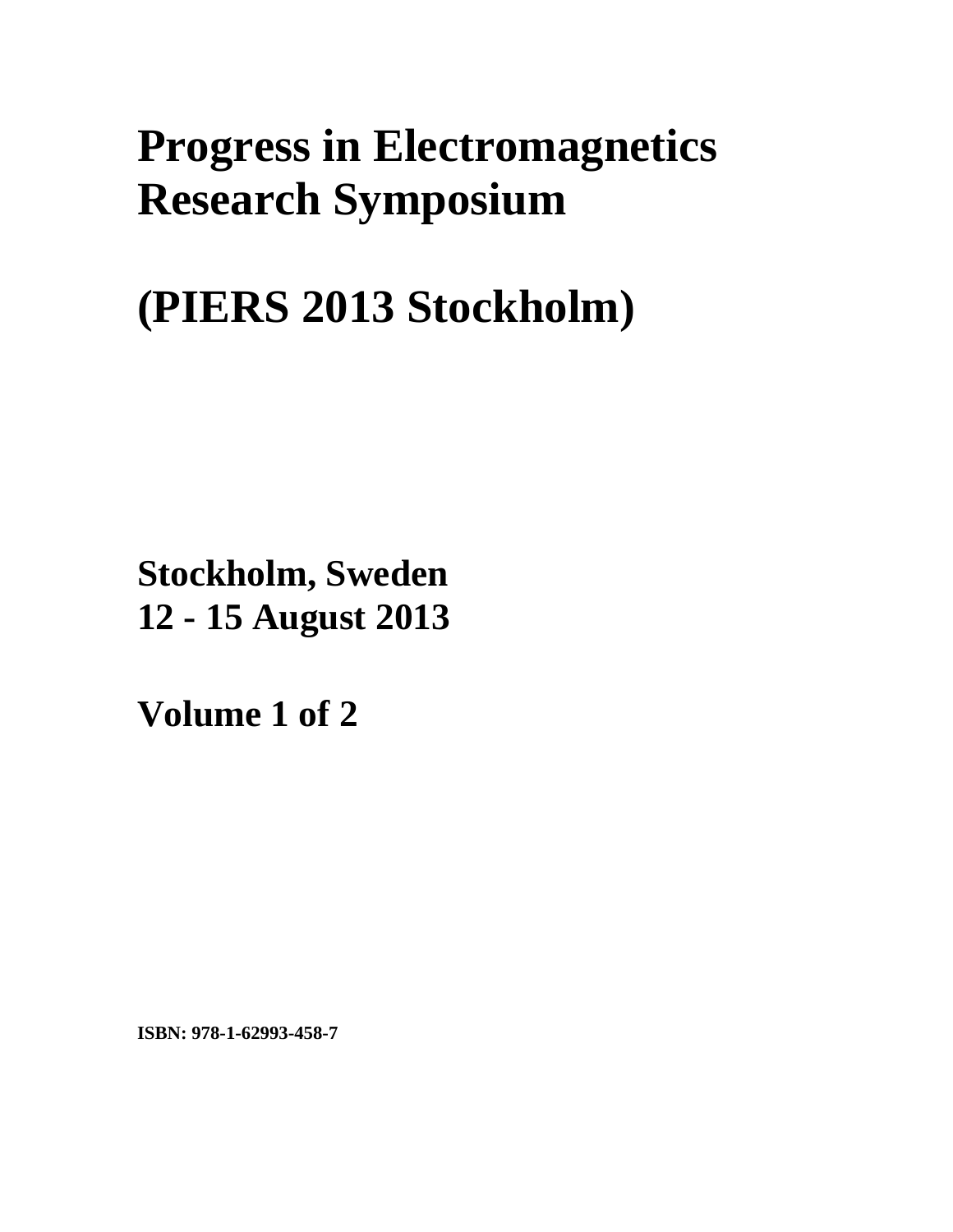**Printed from e-media with permission by:** 

Curran Associates, Inc. 57 Morehouse Lane Red Hook, NY 12571



**Some format issues inherent in the e-media version may also appear in this print version.** 

Copyright© (2013) by the Electromagnetics Academy All rights reserved.

Printed by Curran Associates, Inc. (2014)

For permission requests, please contact the Electromagnetics Academy at the address below.

Electromagnetics Academy 777 Concord Avenue, Suite 207 Cambridge, MA 02138

Phone: (617) 258-8766 Fax: (617) 258-8766

tpc@piers.org

## **Additional copies of this publication are available from:**

Curran Associates, Inc. 57 Morehouse Lane Red Hook, NY 12571 USA Phone: 845-758-0400 Fax: 845-758-2634 Email: curran@proceedings.com Web: www.proceedings.com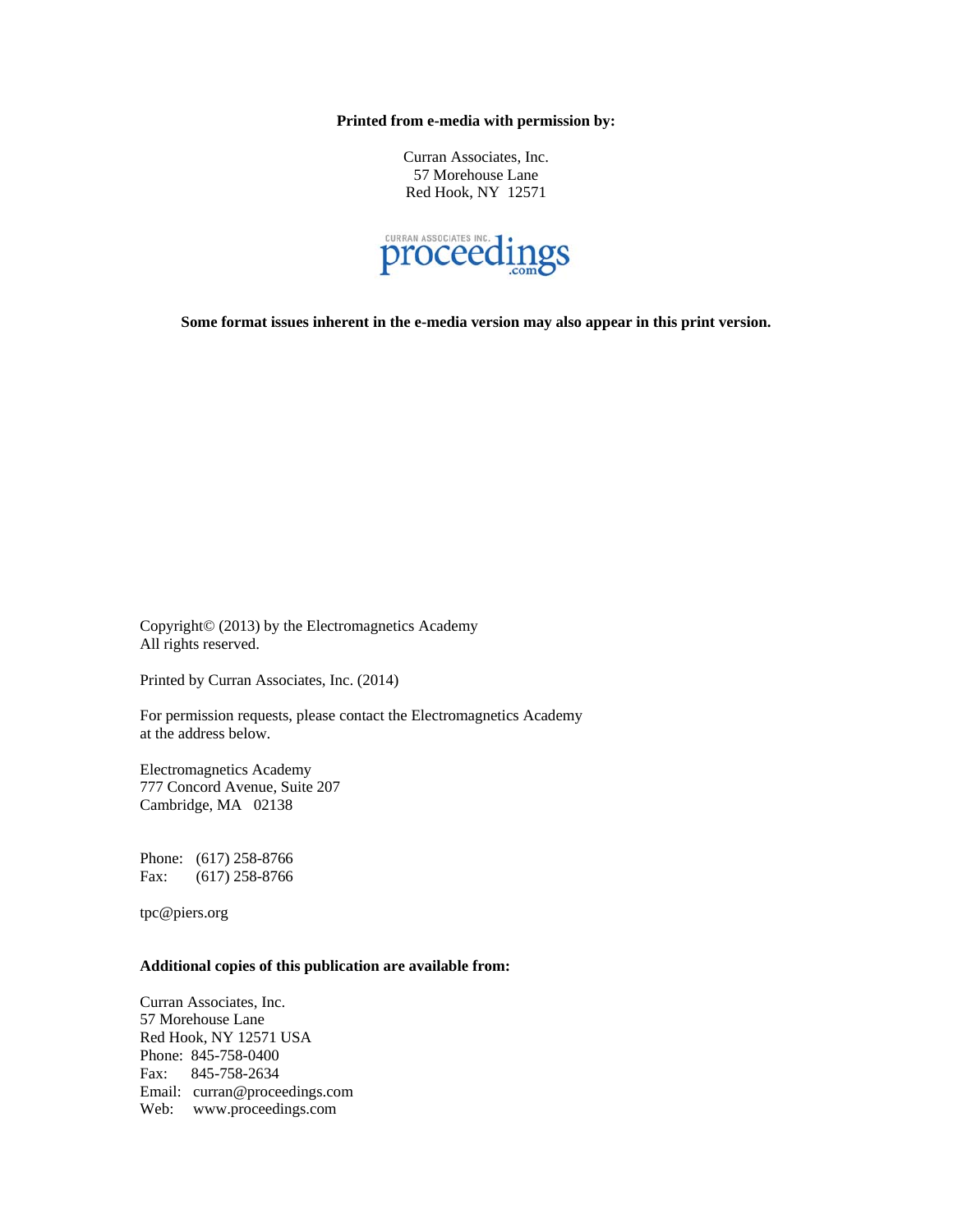## Contents

| Silicon-based Magneto-optical Isolator and Circulator Fabricated by Direct Bonding Technology  21          |
|------------------------------------------------------------------------------------------------------------|
| 25                                                                                                         |
| Curve-fitting Formulas for Fast Determination of Frequency Band-notched Response of UWB Antennas<br>28     |
| 33                                                                                                         |
|                                                                                                            |
| Layer Homogenization Method for Modeling Additive Color Effect in Natural Photonic Polycrystals —<br>43    |
| Numerical Analysis of Grating and Prism Coupled Surface Plasmon Resonance  48                              |
| Determination of the Optimal Value of the Radius of a Circular Cylindrical Post in a Rectangular           |
|                                                                                                            |
| Guaranteed Estimates of Linear Continuous Functionals of Solutions and Right-hand Sides of the Helmholtz   |
| Calculating the Scattering from Periodic Conducting Surfaces without Using Evanescent Modes, Part I:<br>70 |
|                                                                                                            |
|                                                                                                            |
|                                                                                                            |
|                                                                                                            |
| Electromagnetic and Gravitational Origin of Dark Energy in Kaluza-Klein $D = 5$ Spacetime  94              |
|                                                                                                            |
| Quantum Blooming: The Influence of the Detuning of the Antireflective Wells and the Phenomenon of          |
|                                                                                                            |
| Microwave Power Absorption in Human Body for Non-invasive Glucose Monitoring  109                          |
|                                                                                                            |
| Changes in DNA Methylation Wheat Seedlings in First and Second Generations under Influence of EHF          |
|                                                                                                            |
|                                                                                                            |
|                                                                                                            |
| The Comparative Analysis of UWB Antennas with Complementary Characteristics: A Functionality in            |
|                                                                                                            |
| The Imbedding Method in the Internal Electrodynamics Problem of Parabolic Reflector Antennas  144          |
| Feasibility of Using an Absorptive Cover for Ice, Snow or Water Removal from Radome Surface  149           |
| Windowing of the Discrete Green's Function for Accurate FDTD Computations  155                             |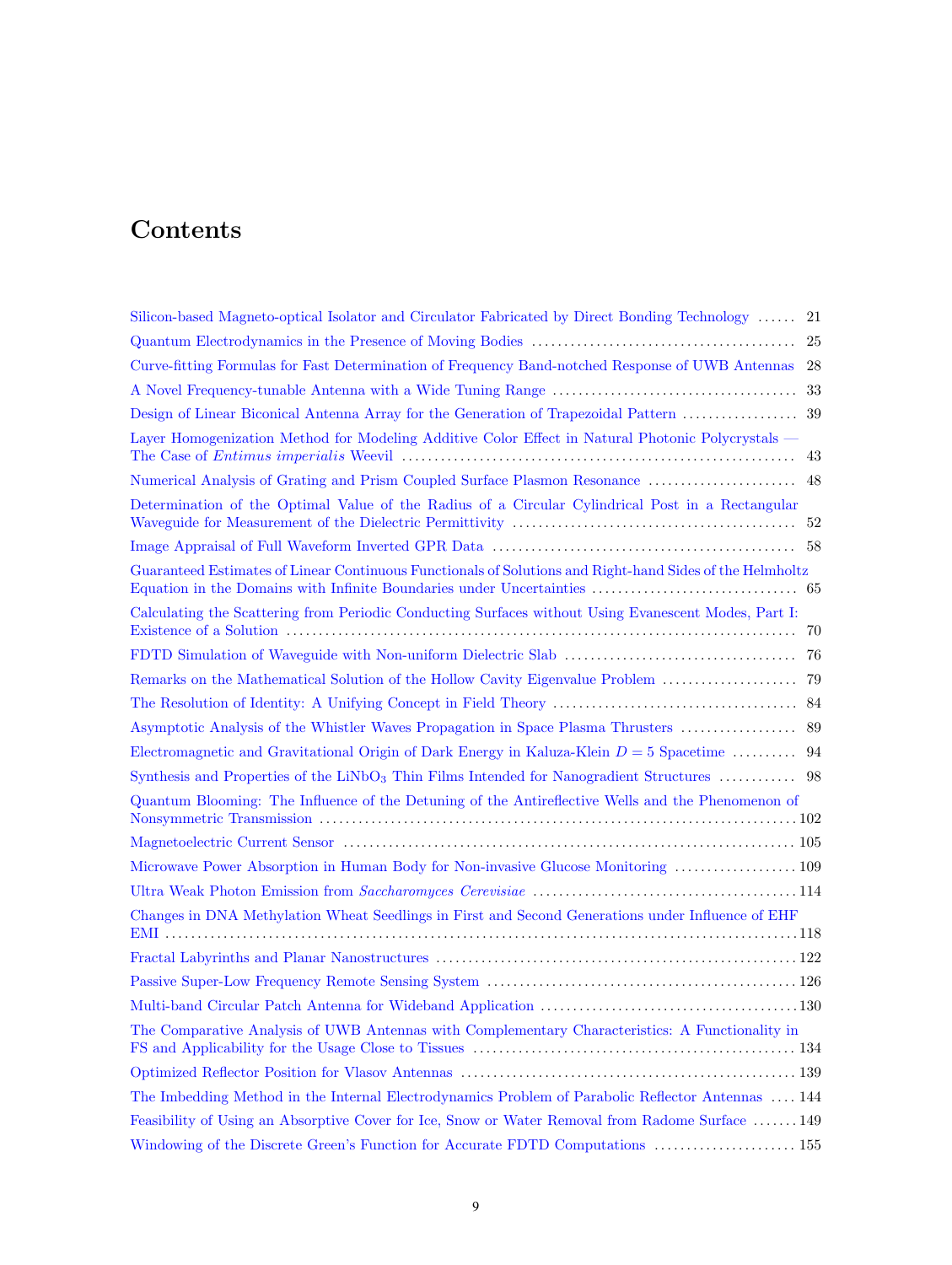| Global Base Approach to H-polarized Wave Scattering by Conducting Circular Cylinders  160                                                                                                     |
|-----------------------------------------------------------------------------------------------------------------------------------------------------------------------------------------------|
|                                                                                                                                                                                               |
| Novel All-optical Logic Gates Based on Microring Metal-insulator-metal Plasmonic Waveguides  169                                                                                              |
|                                                                                                                                                                                               |
| A K-band Direct Injection-locked Frequency Divider Using Harmonic LC Tanks  180                                                                                                               |
| Electromagnetic Signal Processing for Feature Extraction and Classification of Lossy Dielectric Targets 184                                                                                   |
| Bivariate Statistical Analysis for Electromagnetic Reverberation Chamber  188                                                                                                                 |
|                                                                                                                                                                                               |
| Capacitively-loaded Inductively-coupled Fed Loop Antenna with an Omnidirectional Radiation Pattern                                                                                            |
| Design of Coplanar Sensor for the Permittivity Measurement of Thin Dielectric Samples  198                                                                                                    |
| Inverse Modeling of Pseudo-interdigital Bandpass Filters Using Artificial Neural Networks  202                                                                                                |
| Metasurfing Substrate Integrated Waveguides to Mold the Radiation from Leaky Waves  206                                                                                                       |
| Continuous Transition of Heat Transport across a Closing Vacuum Gap from Thermal Radiation to                                                                                                 |
| A Triple-mode Passband Filter with Improved Upper-stopband Performance 217                                                                                                                    |
| Automated Design of Frequency Selective Surfaces with the Application to Wi-Fi Band-stop Filter 221                                                                                           |
|                                                                                                                                                                                               |
| Modular Antenna Array Concept for Millimeter-wave Beam-steering Applications 229                                                                                                              |
| Analysis and Design of Multi-mode Dielectric Waveguide Interconnect with Planar Excitation  234                                                                                               |
|                                                                                                                                                                                               |
| Ultra-Wideband Tightly Coupled Phased Array Antenna for Low-Frequency Radio Telescope  245                                                                                                    |
| A Compact Triple-band Filtering Microstrip Patch Antenna with the Same Polarization Planes  250                                                                                               |
|                                                                                                                                                                                               |
| Broadband, High Gain, See-through Antenna for WiFi, WiMax and LTE 2600 Radio Networks  257                                                                                                    |
| A Fractal Microstrip Array Antenna with Slots Feeding Network for DTV Reception 262                                                                                                           |
|                                                                                                                                                                                               |
|                                                                                                                                                                                               |
|                                                                                                                                                                                               |
| Semi-automatic Polarimetric SAR Image Classification by MD PSO Based Dynamic Clustering  279                                                                                                  |
| New Propagation Regime for Nonlinear Guided Waves: Coupled Electromagnetic TE-TM Wave Propa-                                                                                                  |
| Reconstruction of Permittivity and Permeability Tensors of Anisotropic Materials in a Rectangular<br>Waveguide from the Reflection and Transmission Coefficients at Different Frequencies 290 |
| Parameter Optimization of Waveguide Filters Employing Analysis of Closed-form Solution 296                                                                                                    |
| Computing Ground-Wave Electric Field at MF Band via FDTD Method 300                                                                                                                           |
| Longitudinal Voltages, Induced by Parallel Overhead Transmission Lines Magnetic Field  305                                                                                                    |
| Effective HF Modeling of Passive Devices Based on Frequency Dependent Hodge Operators and Model                                                                                               |
|                                                                                                                                                                                               |
| A Direct Spectral Domain Method for Near-ground Microwave Radiation by a Vertical Dipole above                                                                                                |
| A Variational Approach to Compute Singular Axisymmetric Electromagnetic Fields  325                                                                                                           |
| Electromagnetic Sources and Observers in Motion $X -$ Unification of Electromagnetism and Gravity . 330                                                                                       |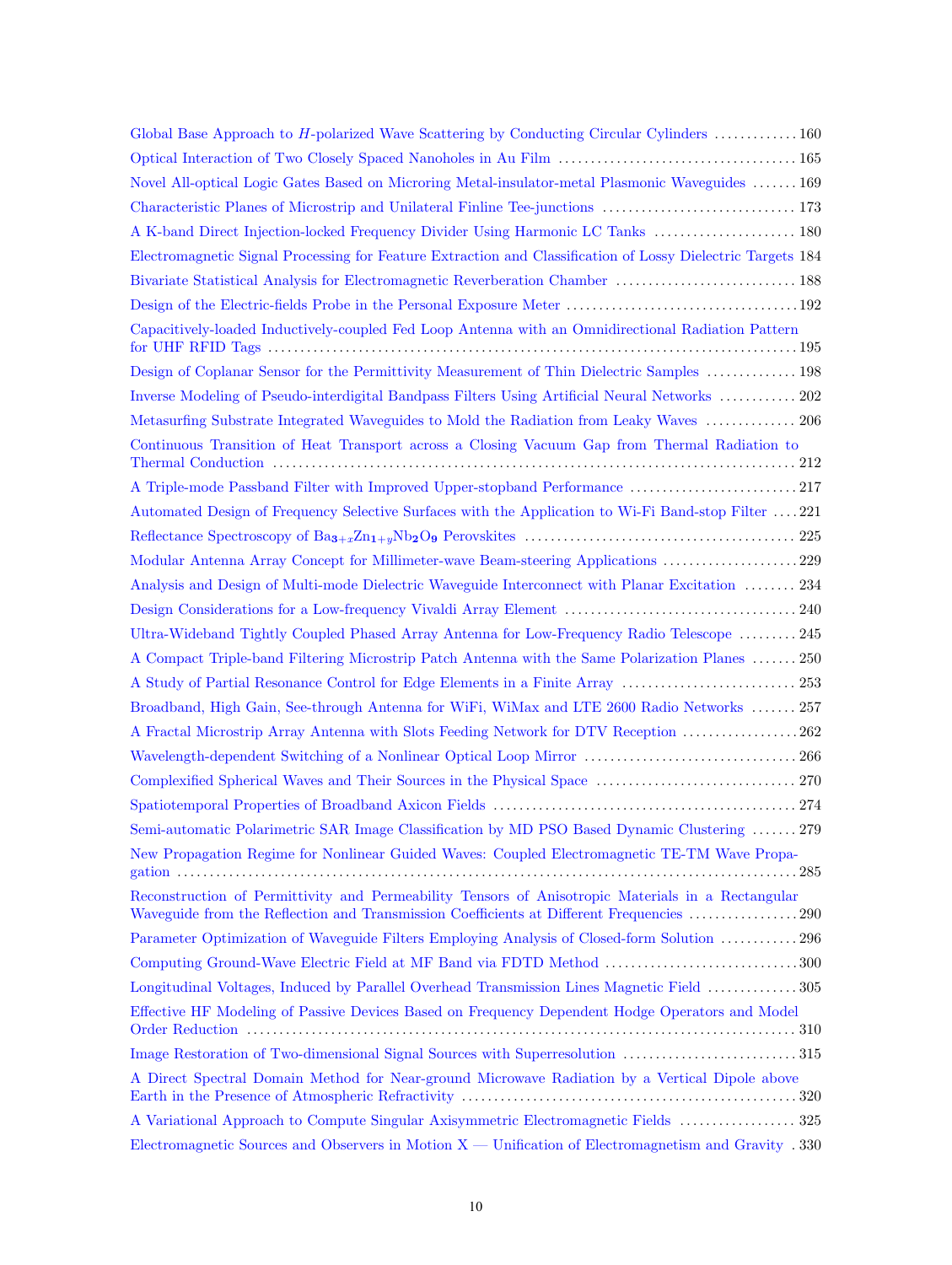| Performance Analysis of Blind Calibration in Five-port Receivers Based on Blind Source Separation  336                                                                                    |
|-------------------------------------------------------------------------------------------------------------------------------------------------------------------------------------------|
| Propagation Measurement of a Partially Open Drain: An Examination of the LOS and NLOS Sections 340                                                                                        |
|                                                                                                                                                                                           |
| Conception of Radio Frequency Link in the Radio of 3.5 GHz in Consonance with the National Brazilian                                                                                      |
|                                                                                                                                                                                           |
|                                                                                                                                                                                           |
| Simulation and Implementation of TDOA Monitoring System for Broadcasting Interferences  364                                                                                               |
| Design Guidelines of a Microwave Active Front-end Receptor: A LNA Approach  369                                                                                                           |
| Statistical Analysis of On-body Radio Propagation Channel for Body-centric Wireless Communications 374                                                                                    |
| Path Loss Characterization of Body-to-body Radio Propagation Channel on the Angular Variations . 379                                                                                      |
| The Influence of Textile Dielectric Properties in On-body Radio Communication Channel Performance                                                                                         |
| Mathematical and Numerical Analysis of Dielectric Waveguides by the Integral Equation Method  388                                                                                         |
| Coupled Electromagnetic Wave Propagation in Space and around Surfaces and Interfaces  394                                                                                                 |
|                                                                                                                                                                                           |
|                                                                                                                                                                                           |
| Electromagnetic Sources and Observers in Motion IX — Nature of Gravity  411                                                                                                               |
| The Uniqueness Theorems in the Electromagnetic Wave Theory and Quasi-periodical Solutions of the                                                                                          |
| The Over-determined Boundary Value Problems for the Maxwell Equations Set in the Orthogonal Co-<br>ordinates and Some Applications for the Electromagnetic Wave Diffraction Problems  421 |
| Plasma Treatment as a Versatile Technique for Preparation of Plasmonic Nanoantenna Arrays  426                                                                                            |
| The Dispersive Properties of the Three-dimensional Photonic Crystals with Diamond Lattices Containing                                                                                     |
| A New Triple-band Polarization-insensitive Wide-angle Microwave Metamaterial Absorber  435                                                                                                |
| Studies on Fano Resonances in Subwavelength Plasmonic Nanostructures  439                                                                                                                 |
| Spectral Density Analysis of Thin Gold Films: Thickness and Structure Dependence of the Optical                                                                                           |
| Variable Forbidden Regions in Metamaterial Planar Waveguide with Nonlinear Cladding  448                                                                                                  |
| New All-optical Switch Based on the Local Nonlinear Plasmonic Mach-Zehnder Interferometer Waveg-                                                                                          |
|                                                                                                                                                                                           |
| High Tunable and Low Loss Capacitor Using a BZN/BST/BZN Multi-layer Thin Film Dielectric for                                                                                              |
| Large-signal Properties of 3C-SiC/Si Heterojunction DDR IMPATT Devices at Terahertz Frequencies . 462                                                                                     |
| A High Efficiency Broadband Supply Modulator Based on Switch-mode Operations for Polar Transmitters                                                                                       |
|                                                                                                                                                                                           |
| Separation of Overlapped Compressed Cyclostationary Signals Using Adaptive FRESH Filtering  473                                                                                           |
| Depth-image Coding Using Neural Networks for 3D Video Transmission  479                                                                                                                   |
| Characterization of Dissipation Due to Quasiparticles and Dielectric Loss in a Josephson Metamaterial 484                                                                                 |
|                                                                                                                                                                                           |
| Deep Defect Detection Using Eddy Current Testing with AMR Sensor  493                                                                                                                     |
| Comparative Study on Graphene-based Artificial Magnetic Conductor (AMC)  496                                                                                                              |
|                                                                                                                                                                                           |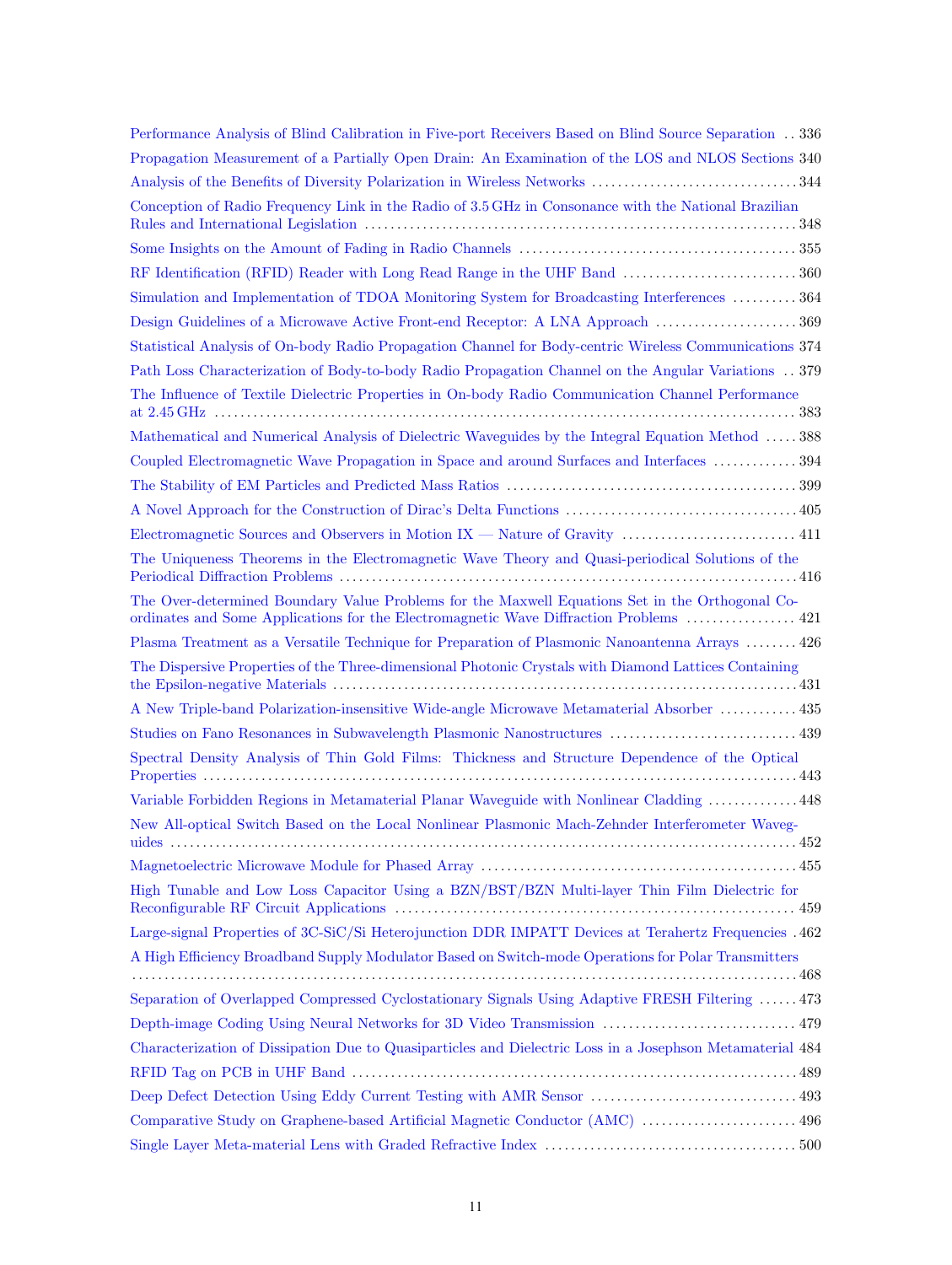| Stability of Nonlinear 2D-tunnel Bifurcations in Systems of Interacting Quantum Molecules in the Meta-  |
|---------------------------------------------------------------------------------------------------------|
|                                                                                                         |
| Metamaterial Included Slotted Patch Antenna versus Metamaterial Cover over Patch  511                   |
| Snow Cover Effect on Brightness Temperature of Arctic Ice Fields Based on SSM/I Data  514               |
| Impact of Counselling Programs on the Academic Results at Telecommunication Engineering Degree519       |
| Understanding Matching Circuits; Plastic Made Quasioptical Multilayer Matching Unit Design at X-band    |
|                                                                                                         |
|                                                                                                         |
| Characterization of Snow Cover Areas by Change Detection Applied to COSMO-SkyMed Images  531            |
| An Alternative Derivation of the Equivalent Networks for Spherical Modes Using the Extended Kuroda      |
| Design of Miniature Multiband Fractal CPW-fed Antenna for Telecommunication Applications  544           |
| A Stacked Microstrip Antenna with CSRR Arrays for Beidou Navigation System  548                         |
| Single Layer Cylindrical Frequency Selective Structures for Radome Applications 553                     |
| Comparison between Two Methods for Directivity Enhancement of Antennas through 2-D EBGs  557            |
| Manufacturing and Applications of Screen-printed RFID Tags on Paper Substrate  562                      |
| Printable RFID Antenna with Embedded Sensor and Calibration Functions 567                               |
| On the Influence of Edge Roughness in High-speed RFID Antenna Manufacturing Processes  571              |
|                                                                                                         |
|                                                                                                         |
| A Microstrip-fed Printed Slot Antenna for 3G/Bluetooth/WiMAX and UWB Applications with 3.6 GHz          |
| Symmetrical T-stubs Coupled Miniature Square Open-loop Dual-band Bandpass Filter for C- and X-band      |
| Theoretical Study of the Coupling Factor of Open-ended Coupled Transmission Lines at First Resonant     |
| A V-band Low Noise Amplifier with 18.1 dB Gain and 6.3 dB NF in 90-nm CMOS Process Technology 601       |
|                                                                                                         |
| Cooperative Communications Based on Smart Antenna Systems Using PSO Algorithm  610                      |
| Evaluation of UWB Chipless RFID System Performance Considering Indoor Multipath Propagation             |
| On the Use of Huygens' Sources for Synthetic Propagation Environments with the Application in MIMO      |
|                                                                                                         |
| Novel Methodology for Increasing the Reading Range of the UWB Passive RFID Chipless Tags Consid-        |
| Reduced Volume Integral Formulations for an Open Waveguide Based on the Cylindrical Vector Wave         |
| Plasmonic Cavity Modes: Black-hole Phenomena Captured by Perfectly Matched Layers  638                  |
|                                                                                                         |
| Adaptive Artificial Boundary Conditions for Schrödinger Equation with Un-instantaneous Nonlinearity 648 |
|                                                                                                         |
| GP GPU Acceleration of a PO Based RF Simulation Software Dedicated to Radar Simulation in Large         |
|                                                                                                         |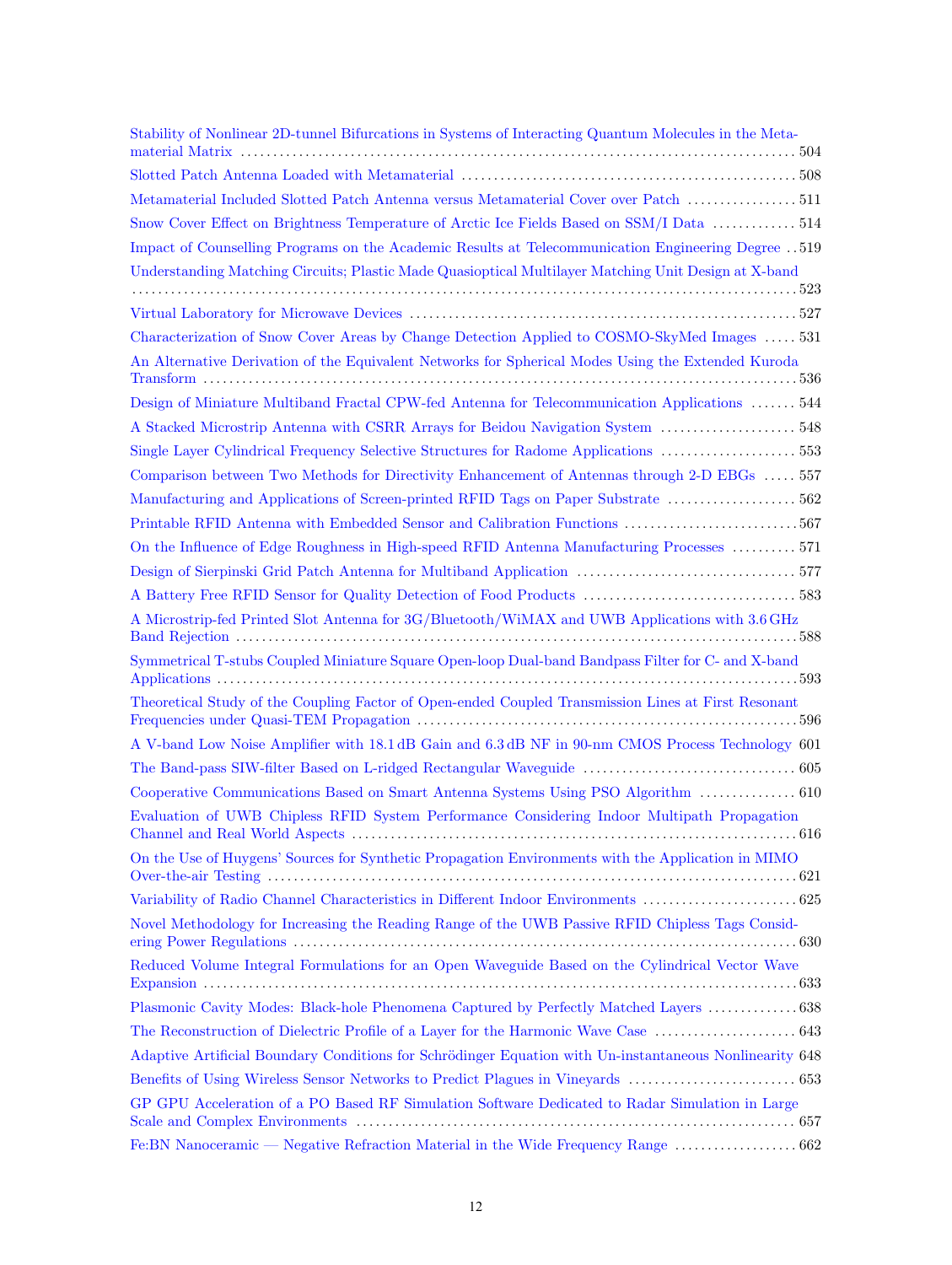| On the Modeling of an External Cavity Tunable Laser ECTL Source with Finite Mirror Dimensions $\,$ 691 |
|--------------------------------------------------------------------------------------------------------|
|                                                                                                        |
| Design of a Compact Dual-mode Dual-band Microstrip Bandpass Filter Based on Semi-fractal CSRR . 699    |
| Synthesis of Non-uniform Planar Lines and Coupled Line Filters Using Inverse Scattering Approach  704  |
| Calculating the Scattering from Periodic Conducting Surfaces without Using Evanescent Modes, Part II:  |
|                                                                                                        |
|                                                                                                        |
| An Acoustic Inverse Scattering Problem for Spherical Coating Materials with Radially Inhomogeneous     |
|                                                                                                        |
|                                                                                                        |
|                                                                                                        |
|                                                                                                        |
|                                                                                                        |
|                                                                                                        |
| Enhanced Spectrum Planning in Cognitive System Based on Reinforcement Learning  759                    |
|                                                                                                        |
| Estimation of the Air Ion Mobility Spectrum by Means of a Gerdien Tube with a Segmented Inner          |
| Study about Effects Induced by Temporal-variability of Ionosphere on Medium-Earth-Orbit SAR Az-        |
| Design and Synthesis of Multi Resonant Planar Antenna Using Particle Swarm Optimization Method .776    |
|                                                                                                        |
|                                                                                                        |
|                                                                                                        |
|                                                                                                        |
| Optical Sensor Based on LSPR Phenomenon to Reveal Cholesterol Concentrations for Biomedical Ap-        |
|                                                                                                        |
|                                                                                                        |
| Conductivity and Permittivity Measurements of Children and Adult's Hands Covering Mobile Commu-        |
| Characterization of HF RFID Tags Exposed to Moisture Based on Threshold Power Measurement  815         |
| Non-invasive Antenna Pattern Characterization Using Time-domain and Frequency-domain Measurement       |
| Far Field Gain Estimation Method for Japanese Broadband Antenna Standard Using Time-frequency          |
| Extended S-parameter Method for Radiation Characteristics and Mutual Coupling of Multiport Antennas    |
|                                                                                                        |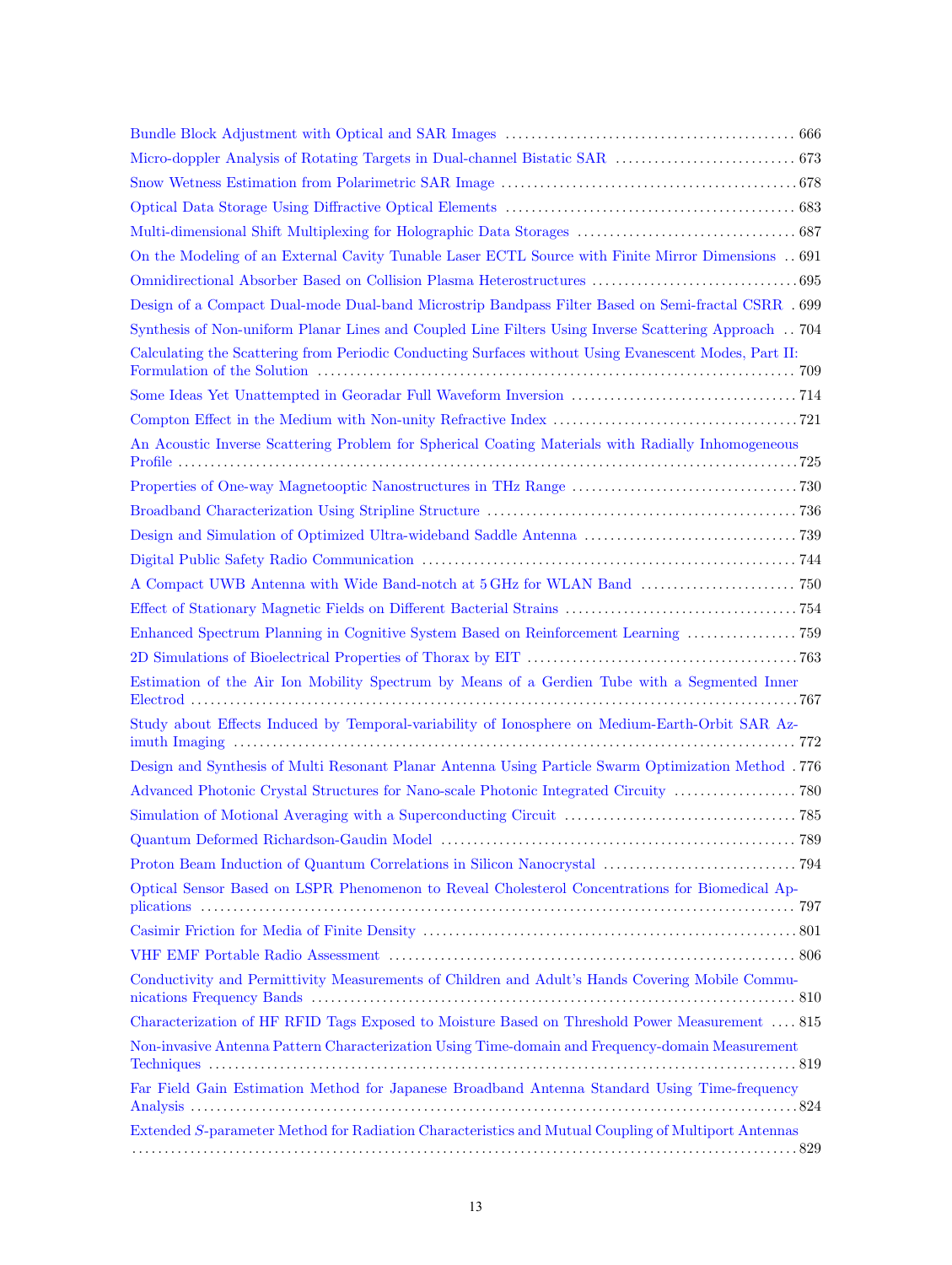| Wide-field Circular SAR Imaging Studies Based on Ground-based Experiments  863                                                                                                                                                                                                                                                               |
|----------------------------------------------------------------------------------------------------------------------------------------------------------------------------------------------------------------------------------------------------------------------------------------------------------------------------------------------|
| An Accurate High Resolution ISAR Image Reconstruction Method Based on 2-D Nonuniform Fast Fourier                                                                                                                                                                                                                                            |
| Short-range Ground-based SAR Imaging Experiments: Application of Back-projection Algorithm  872                                                                                                                                                                                                                                              |
|                                                                                                                                                                                                                                                                                                                                              |
|                                                                                                                                                                                                                                                                                                                                              |
|                                                                                                                                                                                                                                                                                                                                              |
| Scattered Intensity Distribution at near the Glass Transition of Charged Fibrous Virus (fd) Suspensions 891                                                                                                                                                                                                                                  |
|                                                                                                                                                                                                                                                                                                                                              |
|                                                                                                                                                                                                                                                                                                                                              |
|                                                                                                                                                                                                                                                                                                                                              |
| Identification of Bacteria Strains via Advanced Methods for the Statistical Processing of Near-infrared                                                                                                                                                                                                                                      |
|                                                                                                                                                                                                                                                                                                                                              |
|                                                                                                                                                                                                                                                                                                                                              |
| Low-level Measurement of the Electric Field Intensity around a Heterogeneous Structure 925                                                                                                                                                                                                                                                   |
|                                                                                                                                                                                                                                                                                                                                              |
| Automated Segmentation of Brain Tumor Edema in FLAIR MRI Using Symmetry and Thresholding . 936                                                                                                                                                                                                                                               |
| Hypothesis for the Identity of the $L_2(c, \rho, n)$ and $\hat{L}_2(\hat{c}, \hat{\rho}, \hat{n})$ Numbers and Its Application in the Theory                                                                                                                                                                                                 |
| An Analysis of a Strip Antenna Located at an Interface between Free Space and a Magnetoplasma  946                                                                                                                                                                                                                                           |
|                                                                                                                                                                                                                                                                                                                                              |
| Complex Permittivity Determination of Homogeneous Objects Loaded in Circular Waveguide via Integral<br>Equation Method (a) and a contract of the contract of the set of the set of the set of the set of the set of the set of the set of the set of the set of the set of the set of the set of the set of the set of the set of the<br>956 |
| Current Density Estimation and Visualization for Exposed Live Transmission Line Workers  961                                                                                                                                                                                                                                                 |
| An Efficient Implementation of Yasuura's Method of Modal Expansion by Sequential Accumulation  969                                                                                                                                                                                                                                           |
| A Grating-based Plasmon Biosensor via Phase Detection with Wide Measurement Range  974                                                                                                                                                                                                                                                       |
| Parallel Performance of the Multi-threaded ICCG Solver in Electromagnetic Finite Element Analyses on                                                                                                                                                                                                                                         |
| Maxwell Equations of Electromagnetic and Gravitational Fields in the Curved Spaces 984                                                                                                                                                                                                                                                       |
|                                                                                                                                                                                                                                                                                                                                              |
|                                                                                                                                                                                                                                                                                                                                              |
| Numerical Modelling of Heat Flow Distribution Based on the Nodal Heating Method  999                                                                                                                                                                                                                                                         |
|                                                                                                                                                                                                                                                                                                                                              |
|                                                                                                                                                                                                                                                                                                                                              |
| An Electromagnetic Meta-lens Based on a New SRR Type for Antenna Gain Enhancement 1013                                                                                                                                                                                                                                                       |
| Multifunctionalized Self-supported (Nano) Membranes as Integrated Platform for Plasmonic Metamate-                                                                                                                                                                                                                                           |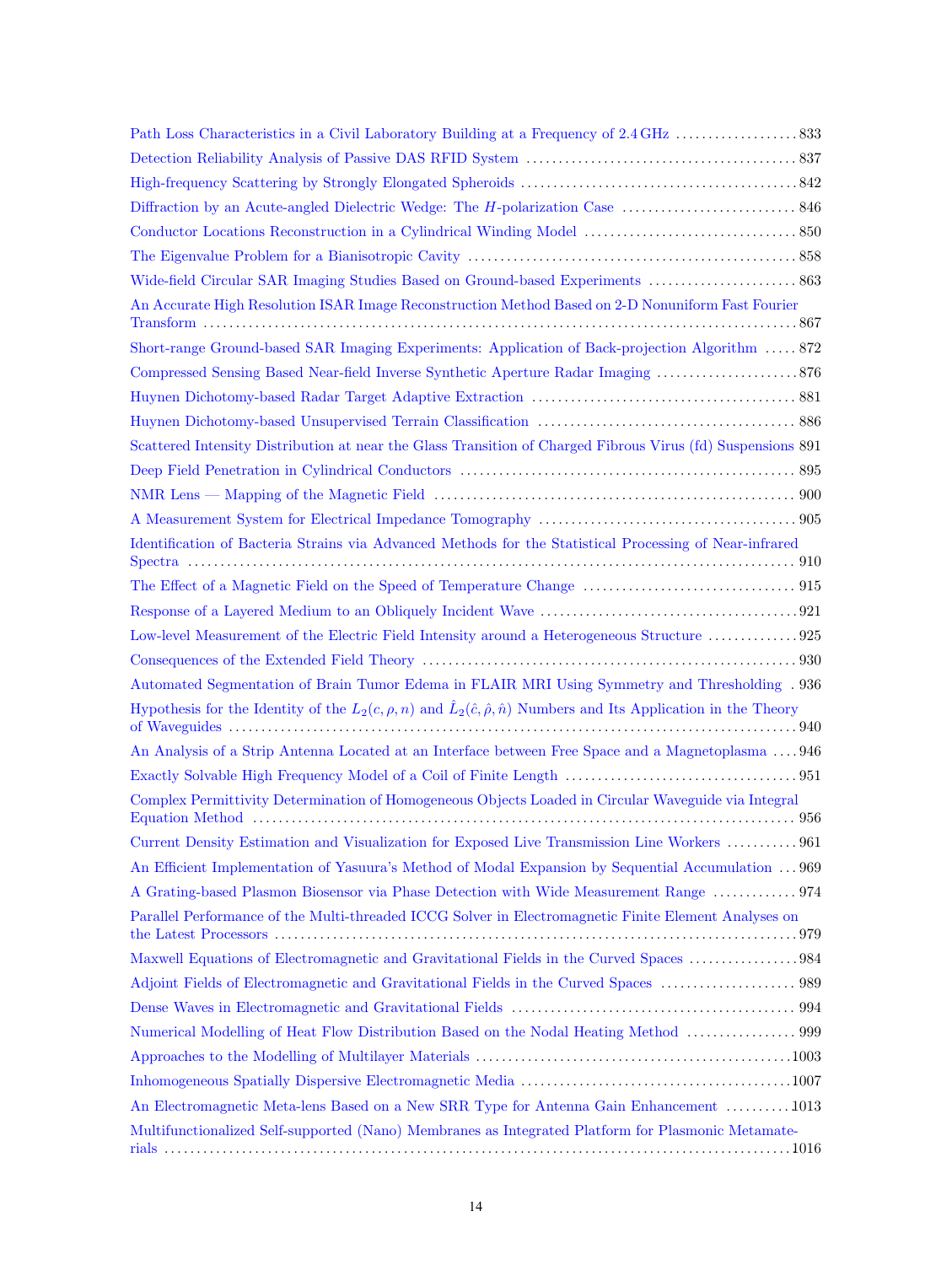| Automatic Tracking of Bandpass Sampling OFDM Signal in Mobile Environment 1021                            |
|-----------------------------------------------------------------------------------------------------------|
| A Reconfigurable Miniaturized Spiral Monopole Antenna for TV White Spaces 1026                            |
|                                                                                                           |
| A Proximity-fed Elliptical-shaped Aperture UWB Antenna with Triple Band-rejection Property  1034          |
| Design and Development of Reconfigurable Microstrip Patch Antenna Using MEMS Switch for Ku-band           |
|                                                                                                           |
| A Fractal-based Printed Slot Antenna for Multi-band Wireless Applications 1047                            |
| Effects of the Length Variations of LYSO and Plastic Optical Fiber on the Energy Spectrum Responses       |
| A Novel Multipath Limiting Quadrifilar Helix Antenna for Local Area Augmentation System 1056              |
| Short-temporal Magnetosphere-ionosphere Predictors of Catastrophic Earthquakes 1060                       |
| Compact Low Phase Noise Oscillator Using Symmetrical Square Open-loop with Loaded T-stubs Res-            |
| Open Stub Band-pass Filter Using Stepped Impedance Resonator for Size Reduction 1068                      |
| Compact Reconfigurable Dual Mode Resonator with Switchable Band Using RF PIN Diodes 1072                  |
| Electromagnetic Field as Human Health Risk Factor: EMF Safety Ensuring by Hygienic Standardization        |
| Design of an Optimal Multi-layered Electromagnetic Absorber through the Central Force Optimization        |
|                                                                                                           |
| Coaxial Reflection Probe for Measurements of Temperature and Frequency Dependent Dielectric-properties    |
|                                                                                                           |
| Compact Microstrip Patch Antenna for Ultra-wideband Applications 1100                                     |
| A Theoretical Investigation of the Influence of Underground Power Cable Parameters on Magnetic Field      |
| Possible Methods for Limiting Magnetic Fields outside a High Voltage Power Substation by Changing         |
| An Improvement Method of Diversity Effect for the Linear Polarization Diversity by Decreasing the XPD     |
| Numerical Study of Dual-frequency Stacked Annular-ring Microstrip Antenna 1117                            |
| Analysis of Multisection Rectangular Waveguide Impedance Transformers 1120                                |
| A Compact Elliptic Bandpass Filter Using Cross-coupled Miniaturised Hairpin Resonators Packaged by        |
| Directivity Enhancement of an X-band Horn Antenna Loaded by a Wire Medium 1128                            |
| Electric Field Tunable Domain Ferromagnetic Resonances in (111) Yttrium-iron Garnet Films 1132            |
| Electromagnetic Interactions between Interconnected Patch-ring (IPR) Structures and Planes in Elec-       |
| Low Electrical Crosstalk Design Results of Monolithic Integraed Bi-directional Optoelectronic Transceiver |
|                                                                                                           |
| All Optical Frequency Conversion Utilizing Nonlinear Dynamics of Semiconductor Lasers Subject to          |
| Multiband-OFDM Ultra Wideband Wireless Signals over Fiber Transmission 1158                               |
| An Efficient and Flexible Satellite Repeater Based on Optical Frequency Combs Technology 1164             |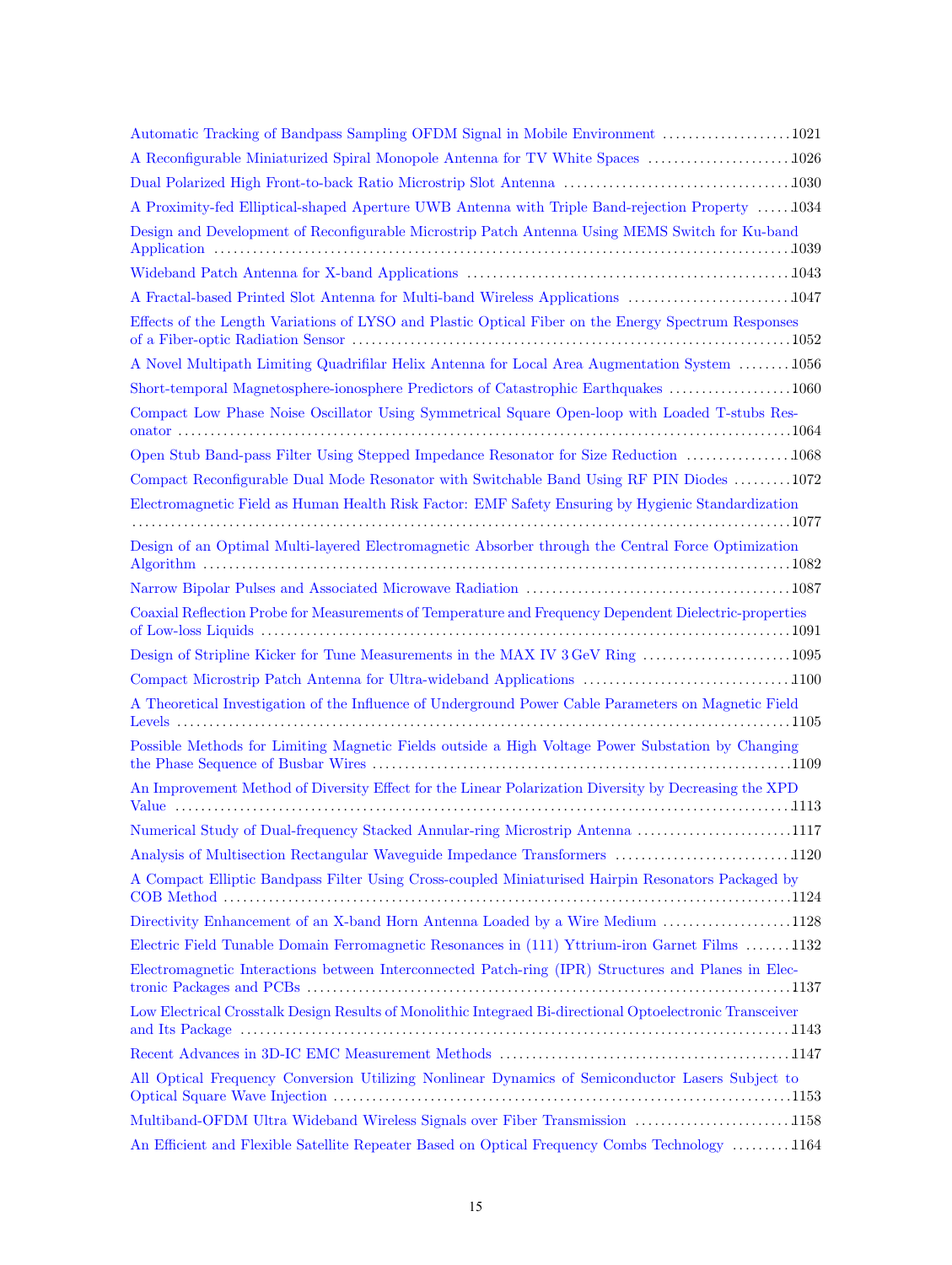| Microwave Frequency Multiplication Based on Double-pass Modulation and Fiber Ring Microwave Pho-        |
|---------------------------------------------------------------------------------------------------------|
| Compact Quad-band PIFA Antenna for LTE Handsets with MIMO and Low Mutual Coupling 1173                  |
| Reliable and Energy Efficient Communications for Wireless Biomedical Implant Systems 1178               |
| Numerical Investigation of Body-worn Ultra Wideband Antenna Localisation Techniques for Motion          |
| Characterization of Electro-textiles Using Wireless Reflectometry for Optimization of Wearable UHF      |
| Magnetic Field Expulsion in Perfect Conductors — The Magnetic Equivalent of Thomson's Theorem 1193      |
|                                                                                                         |
| The Magnetic Force as a Kinematical Consequence of the Thomas Precession 1203                           |
| Development of Graphical User Interface for Modern FDTD Simulation Tool 1210                            |
| Examination of Discrete Green's Function Approach to Absorbing Boundary Condition in FDTD Method        |
|                                                                                                         |
|                                                                                                         |
| 3D Conductivity Image Reconstruction Based on Electrical Impedance Tomography 1228                      |
|                                                                                                         |
| A Methodology for Short Basis Velocity Measurement in Moving Objects 1238                               |
| Harmonic and Intermodulation Performance of Contact-type MEM Microswitches 1242                         |
|                                                                                                         |
|                                                                                                         |
|                                                                                                         |
|                                                                                                         |
| A Two Order Bandpass Filter Designed with Lowpass Filter Sections 1260                                  |
| 70 GHz Tx and Rx LCP SoP Module for Point-to-point Millimetre Wave Applications  1264                   |
|                                                                                                         |
|                                                                                                         |
|                                                                                                         |
|                                                                                                         |
| Experimental Graduate Projects on Electromagnetism in Physics Courses 1282                              |
| RF Heating of Conducting Film/Silicon Substrate Structure: The Heat Explosion Theory Approach . 1292    |
|                                                                                                         |
|                                                                                                         |
| Spontaneous Emission Enhancement at Finite-length Metal Nanowires 1305                                  |
| Carrier Phase and Amplitude Manipulation for Linearization and Dispersion Compensation in Radio-        |
| Linearization Techniques for Broadband Radio over Fiber Transmission 1315                               |
|                                                                                                         |
| Retrieving Electromagnetic Properties of Anisotropic Magnetic Metamaterials: An Effective-medium        |
| Theoretical Design of a Two-dimensional Acoustic Metafluid with Anisotropic Effective Mass Density 1331 |
| 3D Numerical Simulations and Measurements of Effective Dielectric Properties of Oil-in-Water Emulsions  |
|                                                                                                         |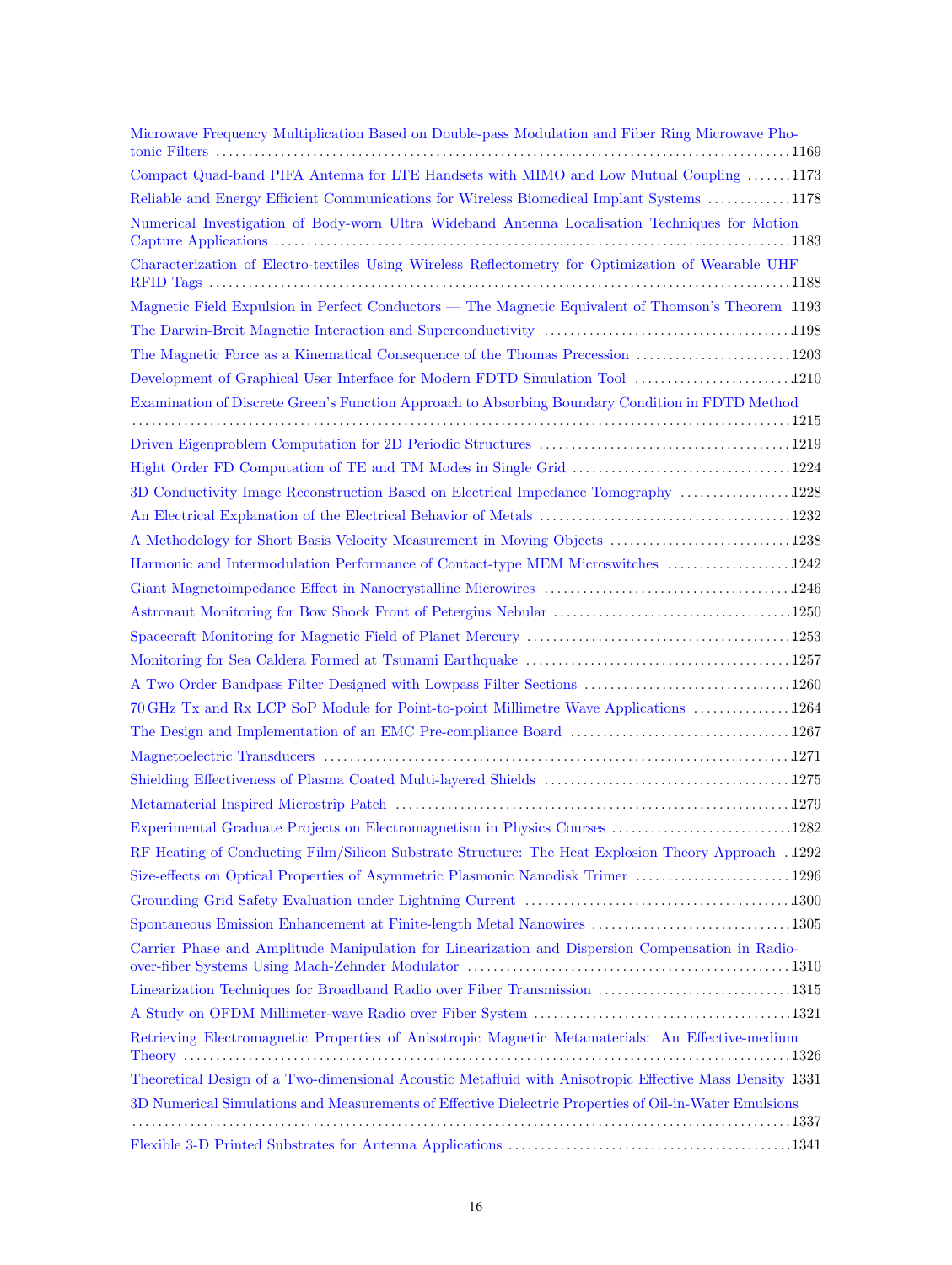| A Study of SNR Degradation due to Impedance Mismatch in ESPAR Antennas 1352                                                                                                      |
|----------------------------------------------------------------------------------------------------------------------------------------------------------------------------------|
| Antenna Array with Meshed Elements for Beamforming Applications 1356                                                                                                             |
| Performance of Capacity Optimized Line-of-sight MIMO HAP-to-train Architectures 1361                                                                                             |
| IEMI and EMC Considerations for Large Systems — Smart Grid Aspects 1366                                                                                                          |
| An Experimental Characterization of Substation Impulsive Noise for a RF Channel Model 1371                                                                                       |
| Wavelet Analysis of the First Pulse of Initial Breakdown Process in Lightning Discharges  1377                                                                                   |
| Amorphous/Silicone Composites and Their Applications in Microwave Attenuation 1381                                                                                               |
| Impact of Technology on the Shielding Effectiveness of Barrier Materials Damping Frequency Selected                                                                              |
| EM-safety: Low Frequency Magnetic Field Exposure in Vehicles with Electrical Powertrains 1389                                                                                    |
| Magneto-optical Investigations of Co- and Fe-rich Composite Glass Covered Microwires 1394                                                                                        |
| Designed Surface Waves at an Interface of Plasmonic Nanolayered Metamaterial and Isotropic Dielectric                                                                            |
| High Quality Porous Silicon Multilayer Structures for Infra-red Applications 1404                                                                                                |
| A Metal-dielectric Composited Film Applied to Enhance the Fluorescence Imaging 1409                                                                                              |
| Generation of Difference-frequency Radiation by Spatially Limited Few-cycle Laser Pulse in Thin Crystal                                                                          |
|                                                                                                                                                                                  |
| A Novel Wideband and Dual-polarized Cross-antenna for Satellite Communications 1425                                                                                              |
| Novel Design of Miniaturized Triple Band Square Microstrip Patch Antenna with F Slot for Fixed Service                                                                           |
| Invariant Embedding Method Modification for Calculation "Woodpile" Photonic Crystal 1434                                                                                         |
| A Homogeneous Magnetostatic Field Exposure System for Presowing Magnetic Treatment of Seeds 1438                                                                                 |
|                                                                                                                                                                                  |
| A Terahertz Source with High Frequency Accuracy Using a Mach-Zehnder-modulator-based Flat Comb                                                                                   |
| Harmonic and Intermodulation Performance of a Radio-frequency Plasma Capacitor 1451                                                                                              |
| Study of the Dispersive Properties of Three-dimensional Magnetized Plasma Photonic Crystals with<br>1455                                                                         |
| Frequency Multiplier Based on Nonlinear Defective Photonic Crystal 1459                                                                                                          |
| Collapse of Nonlinear Dust Sound Pulses in Dusty Plasma Waveguides 1463                                                                                                          |
| Effects of Plasma Formation on Reflection of Laser Light in Ablation of Metals in Air 1468                                                                                       |
| Volume Scattering Influence on MARSIS and SHARAD Data Inversion 1473                                                                                                             |
| Electromagnetic Susceptibility Analysis of Printed Circuits Board (PCB) and Their Impact to IEC                                                                                  |
| 3-phase VSC Modifications for Symmetrical and Asymmetrical Operation 1482                                                                                                        |
| Design Optimization of the Exponentially Tapered Microstrip Impedance Matching Sections Using a<br>Cost Effective 3-D-SONNET-basedSVRM with the Particle Swarm Intelligence 1490 |
| Space Gravity Optimization Applied to the Feasible Design Target Space Required for a Wide-band                                                                                  |
|                                                                                                                                                                                  |
| Subsurface Geometry Influence on Radar Returns in the Orbiting Ground Penetrating Radar Context 1505                                                                             |
| Consequences of Electromagnetic Stimulation on Hydraulic Conductivity of Soils 1510                                                                                              |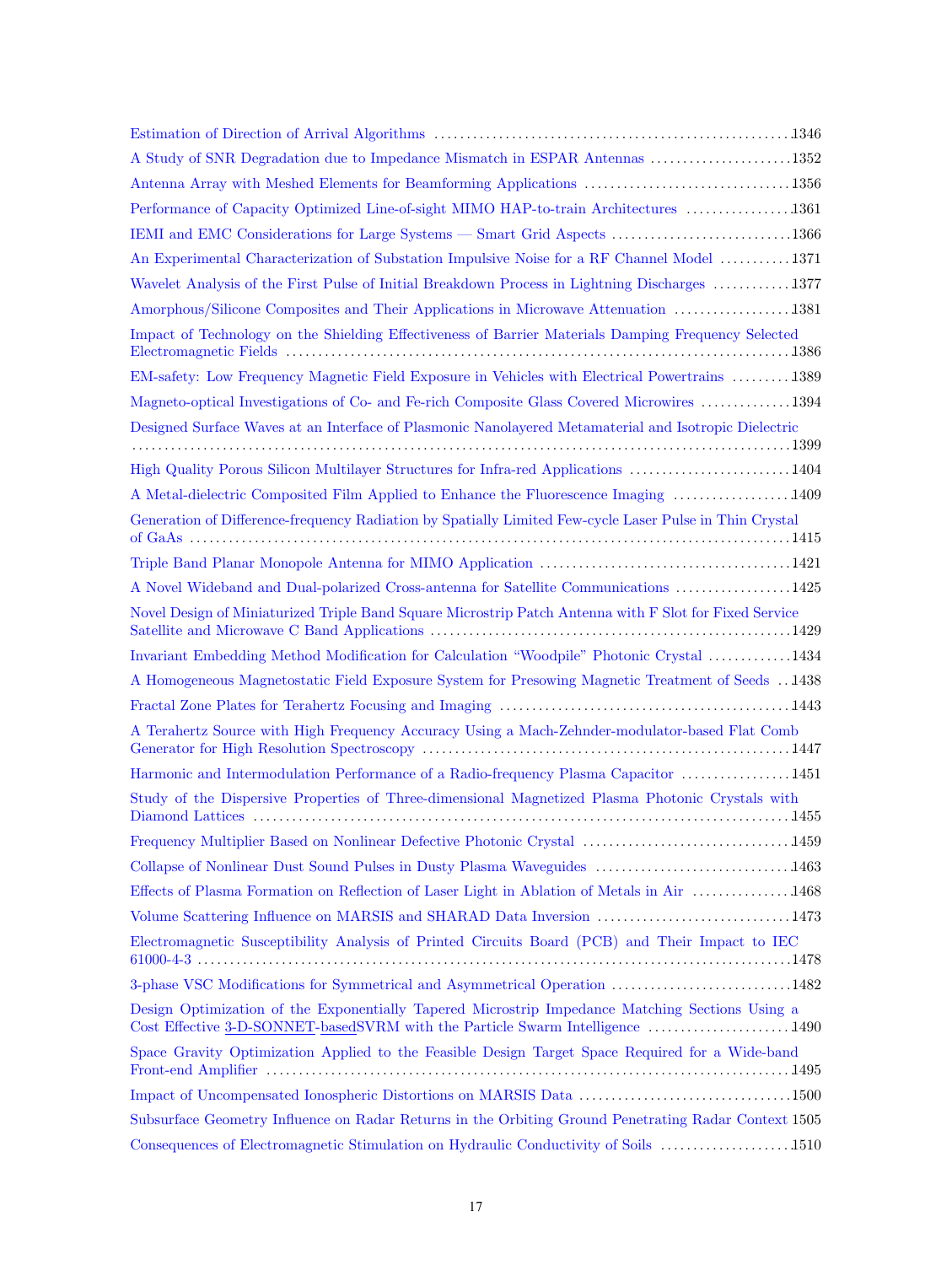| UWB SAR Landmine-enhanced Imaging Based on Aspect-frequency Characteristics Using Sparse Rep-           |
|---------------------------------------------------------------------------------------------------------|
| Robust Compressive Imaging Approach to Through-wall Imaging Radar Based on Stepped-frequency            |
| Model for Determination of Territorial Distribution of Surface Radio Refractivity 1525                  |
|                                                                                                         |
| A New CPW-fed Circularly Polarized Square Slot Antenna Design with Inverted-L Grounded Strips for       |
| Investigation of Preliminary Breakdown Pulses in Lightning Waveforms 1542                               |
|                                                                                                         |
| High Speed BOCDA Measurement of Strain Distribution by Longitudinal Sweep Method 1550                   |
| Magnetic Characterization of Interfering Objects in Resonant Inductive Coupling Wireless Power Transfer |
|                                                                                                         |
|                                                                                                         |
|                                                                                                         |
| Obstacle Detection Method Using Array Antenna for Coupled-resonant Wireless Power Transfer 1571         |
|                                                                                                         |
|                                                                                                         |
| High Resolution Imaging with a Holographic Radar Mounted on a Robotic Scanner 1583                      |
| Analytical Approach for RASCAN Radar Images of Dinosaur Footprints through Basic Experiments .1586      |
| Bringing up the Bodies: High Resolution and Target Definition Using GPR 1591                            |
|                                                                                                         |
| An Experimental Study of Through-the-Wall Radar for Lifesign Detection  1602                            |
| Microwave Diode on the Base of Symmetrically and Asymmetrically Doped Semiconductor Heterojunc-         |
| A Waveguide-to-microstrip Line Transition in Multi-layered Structure for 77 GHz Band Automotive         |
|                                                                                                         |
| Power Spectra of a Radio Wave Diffracted by Random Electron Density Irregularities 1618                 |
|                                                                                                         |
|                                                                                                         |
| An Approach for on Body Concealed Weapon Detection Using Continuous Wavelet Transform 1633              |
|                                                                                                         |
| Stochastic Electromagnetic Plane-wave Pulse with Non-uniform Correlation Distribution 1644              |
| Nonlinear Dissipative Dynamics and Optical Properties of Quantum Dots for Nanomedicine 1649             |
| Effects of Extremely High Frequency EMI on Growth and Some Parameters of Wheat Seedlings Nuclei1654     |
| Increasing of Fermentative and Antiinflamatory Activity of the Pleurotus Ostreatus (Jacq.:Fr.) Kumm.    |
|                                                                                                         |
| Influence of Near Earth Electromagnetic Resonances on Human Cerebrovascular System in Time of           |
| MRI Imaging of the Physiology of Fungal Pathogens in Cultivated Plants 1666                             |
| Comparison and Display of the Water Contained in Early Somatic Embryos  1671                            |
|                                                                                                         |
| Thermal Conductivity and Heat Capacity Measurement of Biological Tissues 1681                           |
| Multi-resolution Analysis Technique for Lung Cancer Detection in Computed Tomograpic Images 1684        |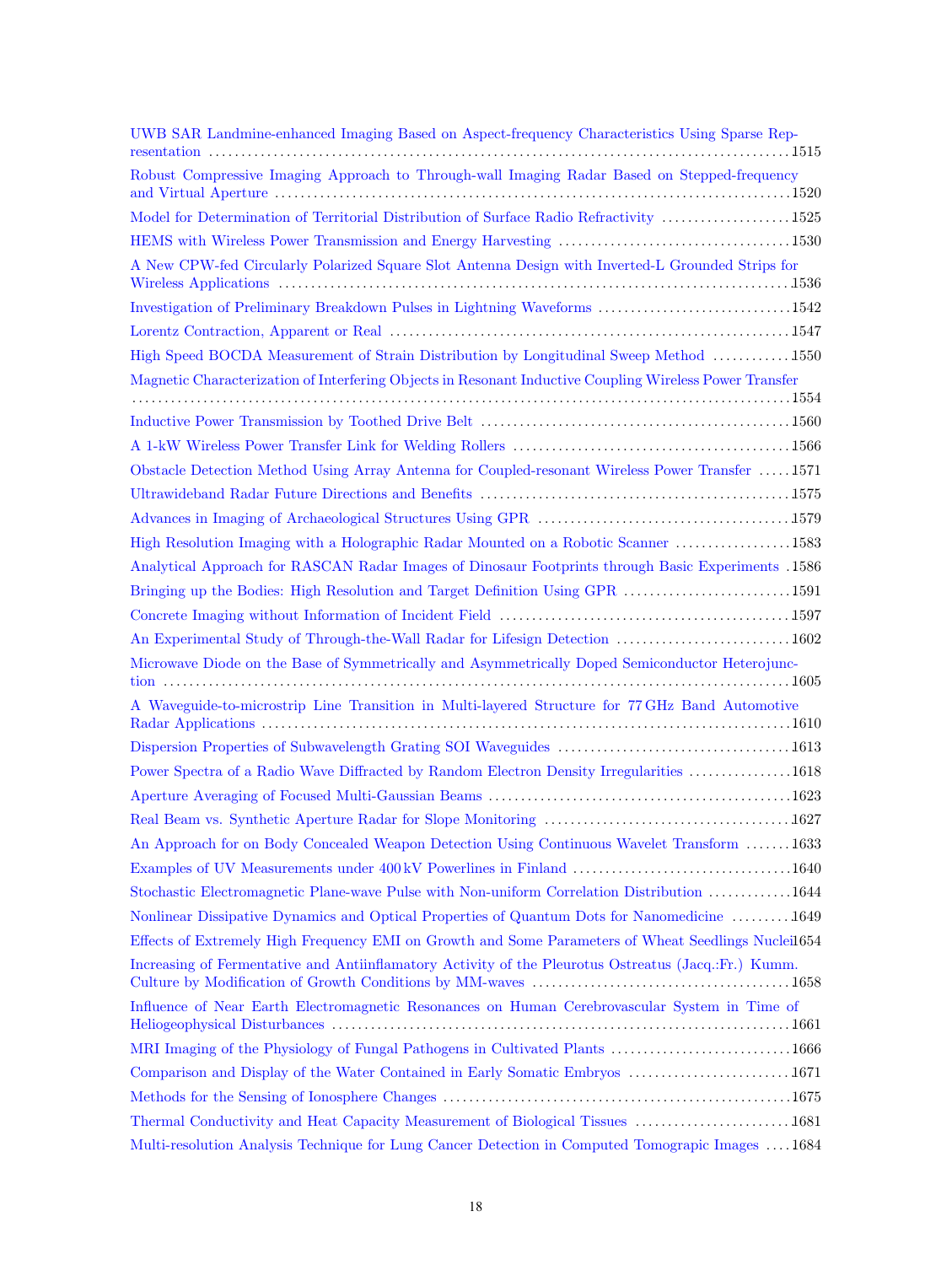| Impact of Electromagnetic Field Generated nearby High Voltage Alternating Current Transmission Lines   |
|--------------------------------------------------------------------------------------------------------|
| System Information Therapy in the Management of Pain: A Pilot Study 1698                               |
|                                                                                                        |
|                                                                                                        |
| Redshift by Design for Plasmonic Enhancement of Ultrathin Infrared Detectors 1712                      |
| Gain Assisted Surface Plasmon Polariton Propagation in a Schottky Junction Based Cylindrical Structure |
|                                                                                                        |
| Novel, Compact and Multiband Antenna for Mobile and Wireless Communication  1722                       |
| Gold Plating Carbon Nano Tube Antenna Integrated with Voltage Control Oscillator 1726                  |
| Theoretical Analysis of AC Resistance of Coil Made by Copper Clad Aluminum Wires 1730                  |
|                                                                                                        |
| Numerical Study on the Radiative Transmission Efficiency of Dipolar Sources 1740                       |
| An Energy Management Circuit Based on Up-conversion to Power Wireless Sensor Nodes 1744                |
| Self-contained Self-powered Wireless Sensing Node for AC Power Supply Cords Monitoring 1748            |
| Design of Ultra Wideband Balanced Antipodal Vivaldi Antenna for Hyperthermia Treatment 1752            |
| Label-free Acoustic and Optical Biosensors Playing on Evanescent Waves 1756                            |
| The Estimation of a Gold Nanoparticles Distribution Using the Evanescent Electric Field in Gold        |
| Numerical Analysis of Passively Q-switched Er and Yb Doped Fiber Laser 1776                            |
| Design of Multiband Reflection Filters with Dielectric Frequency Selective Surfaces  1781              |
| A 12-cavity Relativistic Magnetron with Optimized Design of Diffraction Output 1784                    |
|                                                                                                        |
|                                                                                                        |
| Electromagnetic Behavior of SRR Loaded Microstrip Transmission Lines: Investigation for Different SRR  |
|                                                                                                        |
| Novel Rectenna Using Modified Ground Plane for RF Energy Harvesting  1803                              |
| A High-efficiency Matching Technique for Low Power Levels in RF Harvesting<br>. 1806                   |
| Phase Characterization of X-band Minkowski Reflectarray Antennas Using 3-D CST Microwave Studio-       |
|                                                                                                        |
| High-gain S-band Slotted Waveguide Antenna Arrays with Elliptical Slots and Low Sidelobe Levels . 1821 |
| Large Impedance Ground Plane Antennas for mm-accuracy of GNSS Positioning in Real Time 1825            |
|                                                                                                        |
| Robust Beamforming Using Weighted Directional Constraints and Wavelet Blocking Matrix 1834             |
| Design of Elliptic-Function Microstrip Filters with Defected Ground Structures 1838                    |
| Electromagnetic Stimulation of Transport in Water for Geoenvironmental Applications 1843               |
|                                                                                                        |
| A Method of Dual-frequency Decoupling for Two-element MIMO Antenna 1853                                |
| Body-effect-adaptive Compact Wideband LTE MIMO Antenna Array with Quad Elements for Mobile             |
|                                                                                                        |